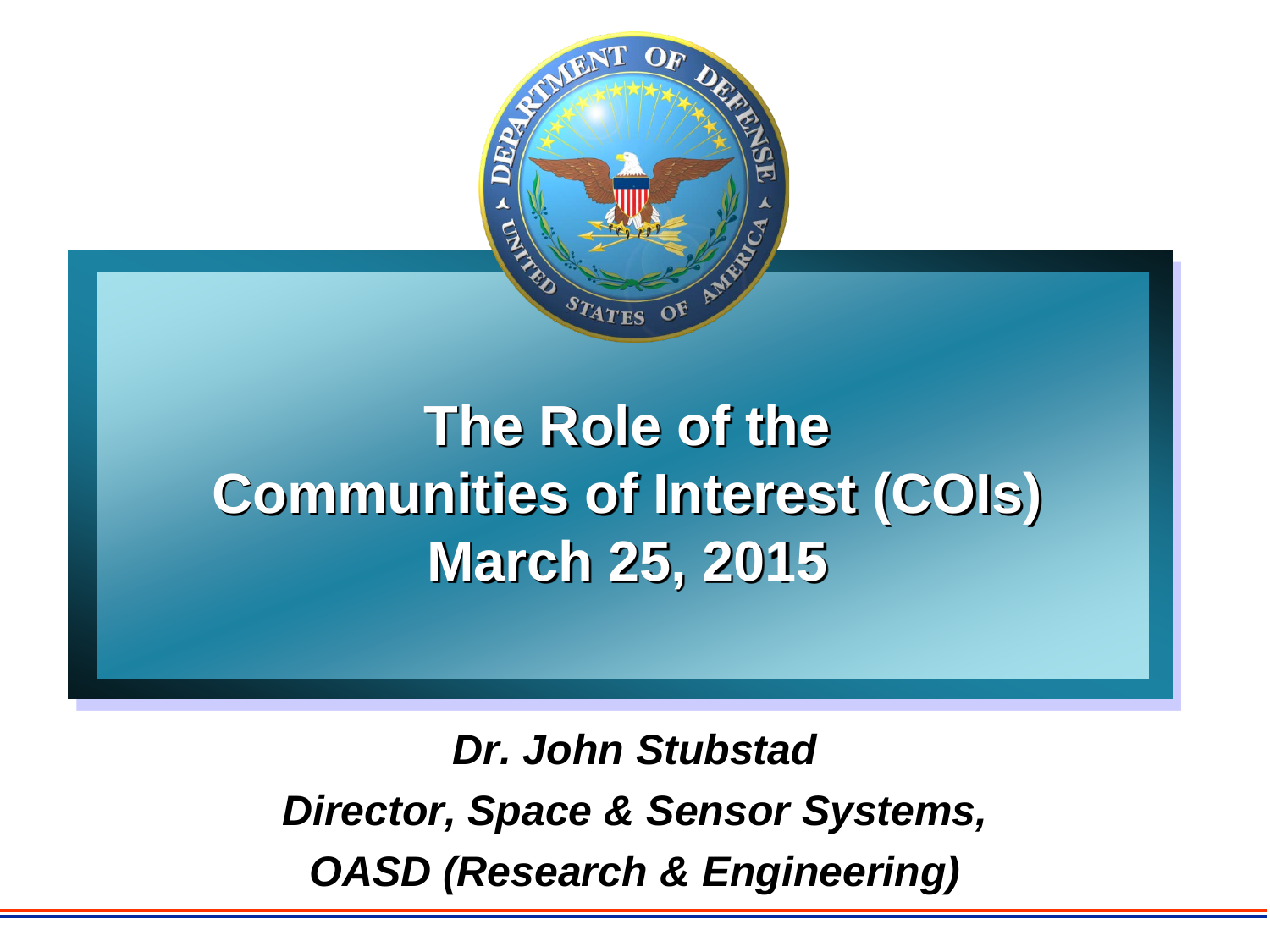

## **Communities of Interest (COIs) Role in Reliance 21**



**Communities of Interest (COIs) enable the S&T Executive Committee (ExCom) to deliver maximum S&T impact with reduced risk**

- **1) COIs lead cross-cutting S&T areas where there is substantial investment across multiple Components**
	- Single COI taxonomy, including for data-calls

#### **2) COI Steering Groups take on a leadership role for their S&T area**

- Build and implement strategic roadmaps
- "Identify, lead, collaborate and follow" relationships across the Components
- Identify flagship successes and opportunities to leverage external investment and expertise

#### **3) COIs engage across the S&T Enterprise**

- Collaborate across the COIs and explore COI overlaps
- Strategic partnerships with international partners, COCOMs, IC, and industry
- Communicate community goals and opportunities to stakeholders

#### **4) The S&T ExCom provides leadership to optimize investment and impact across the S&T portfolio**

– Act to mitigate or accept risks, deliver opportunities, or exploit burden sharing (Reliance)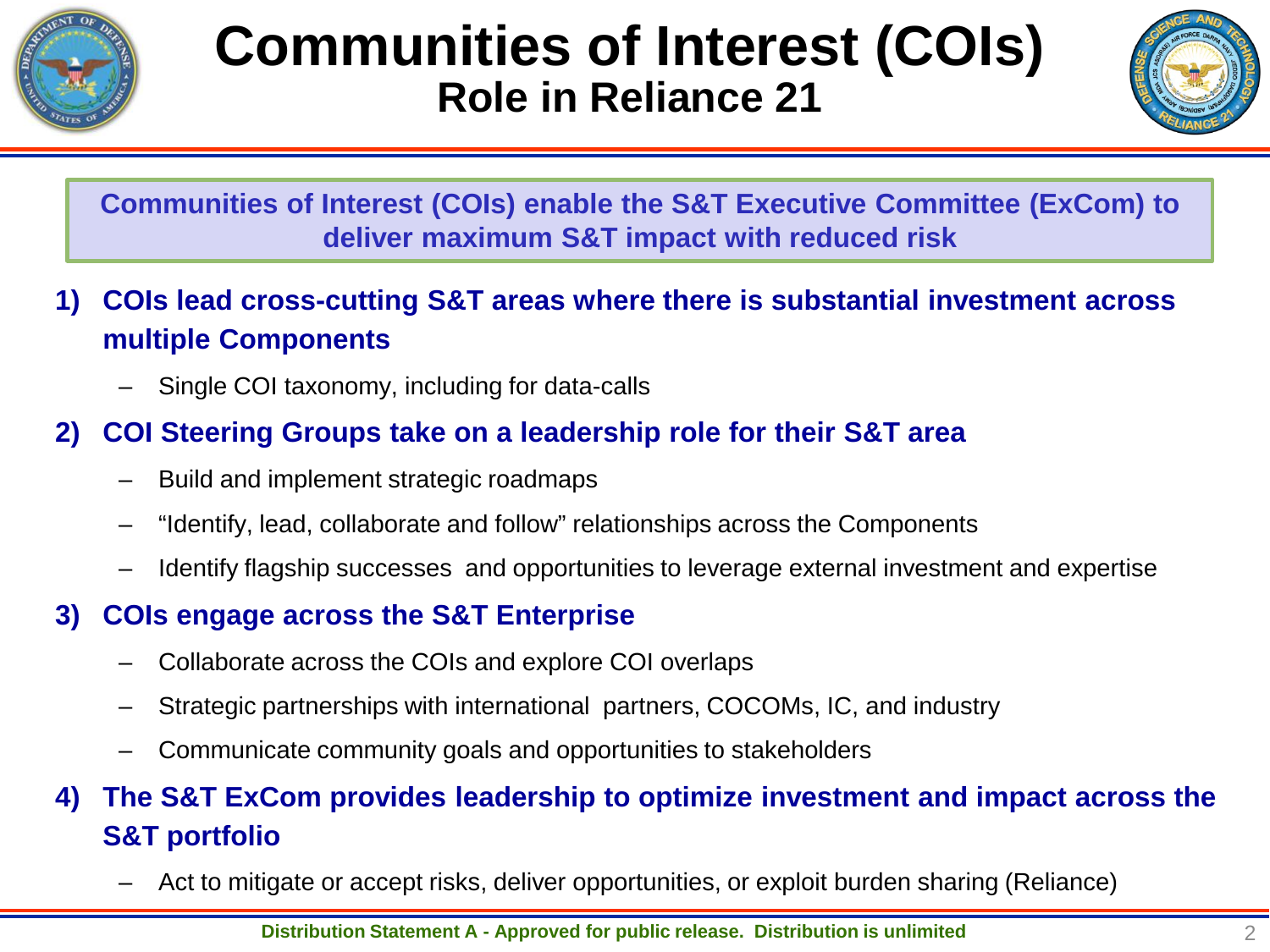

## **COI Focus**



#### **Each COI has a different focus area; Mission, Capability or Technology**



#### **Distribution Statement A - Approved for public release. Distribution is unlimited** 3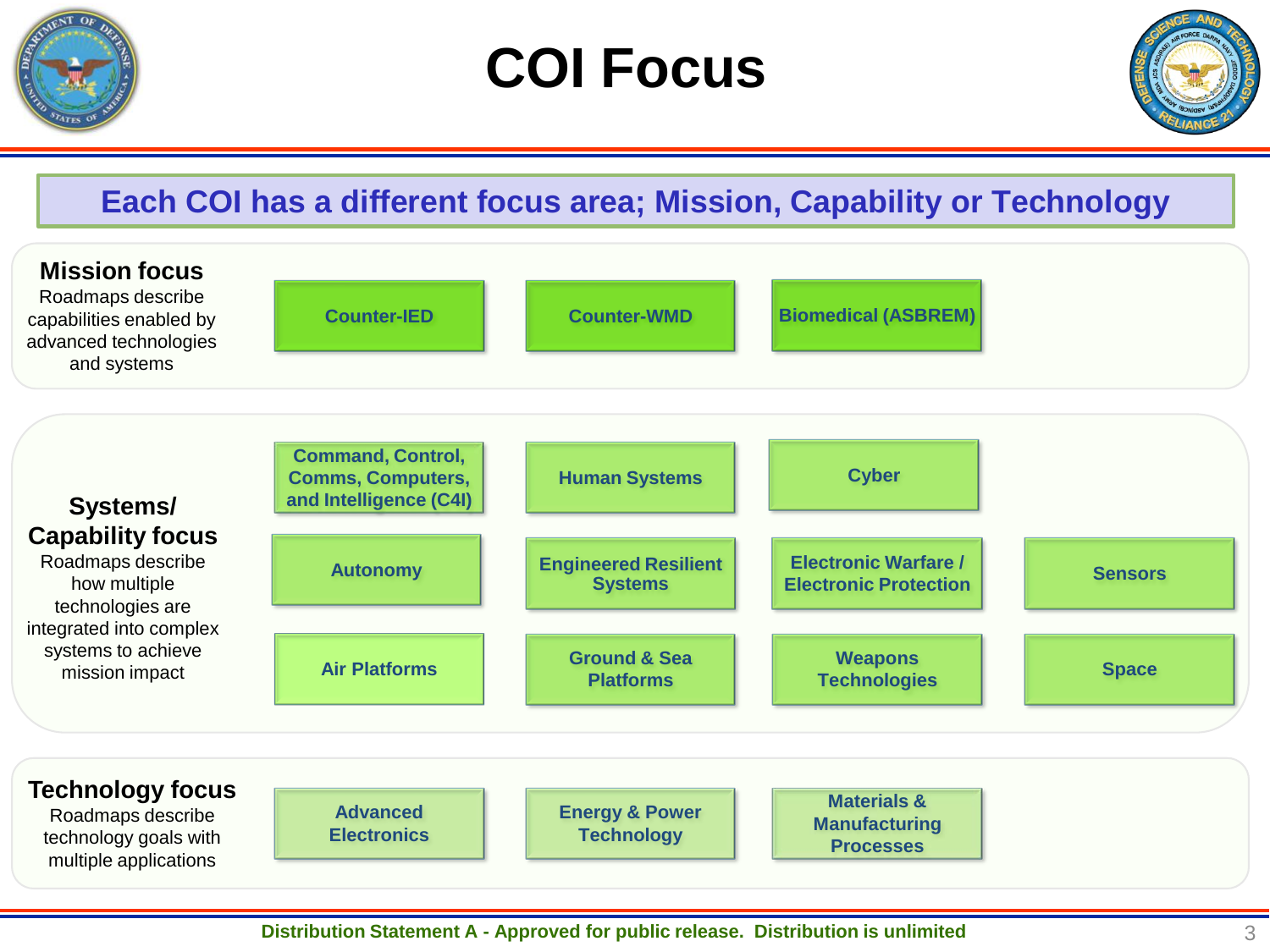

## **COI Structure**



### **Each COI leverages a global S&T community**

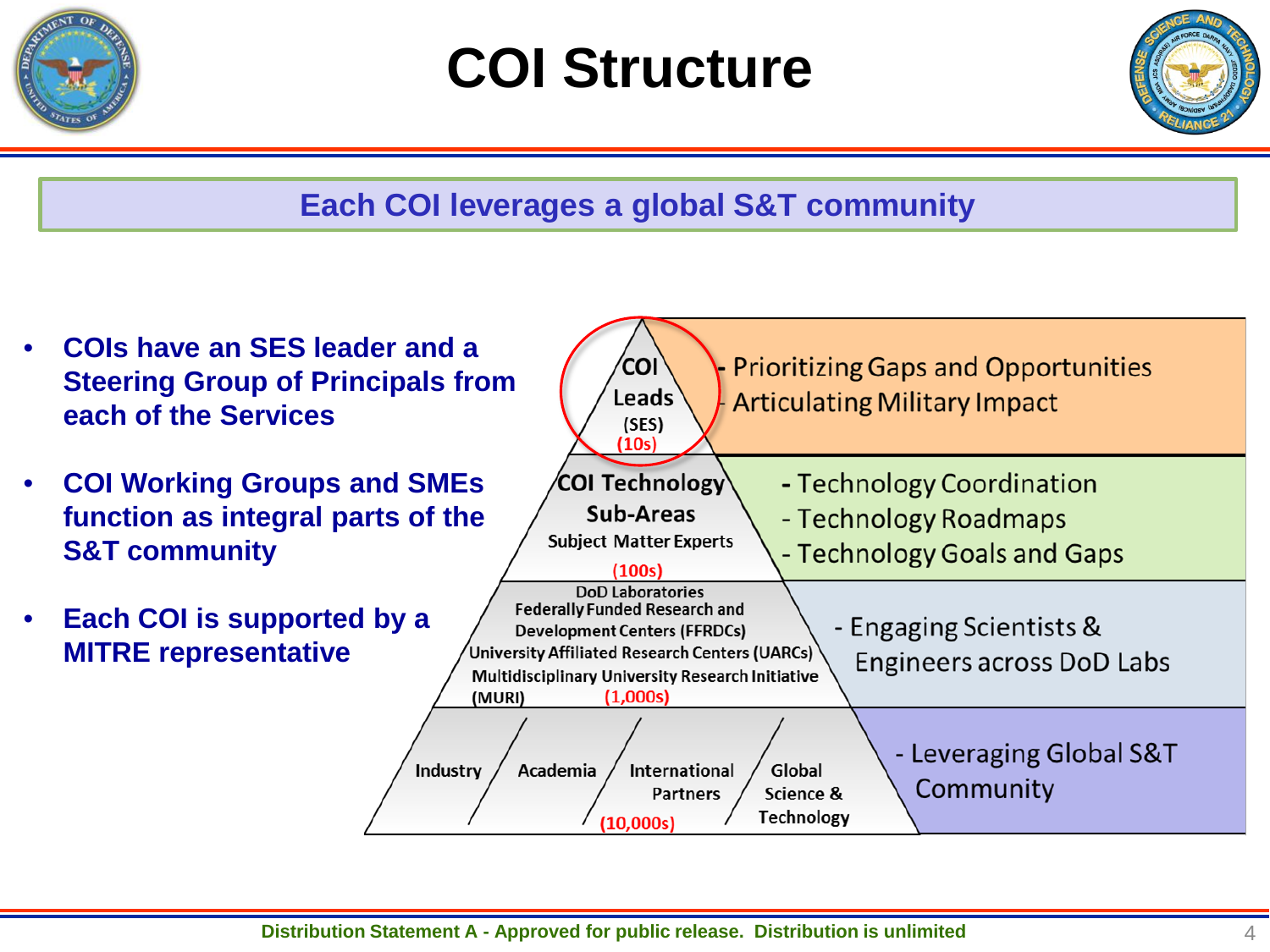

# **COI Taxonomies**



### **COIs have described each of their technical areas using an unclassified, Tier-1 Taxonomy at DIST A**

#### • **Tier-1 (DIST A) Taxonomies to be:**

- Presented on Defense Innovation Marketplace to help Industry bin their IR&D
- Used for President's Budget Request data calls.
	- − Services and Defense Agencies will be asked to bin their S&T programs and projects into Tier-1 taxonomy areas of primary and secondary (if applicable) COIs
- The database of S&T funding for BA 2 and 3 accounts is being updated. Information is binned against the DoD S&T COIs and associated Tier-1 sub-areas.
	- − The data will provide the COIs with more accurate information on projects in their area of responsibility, to better inform their S&T roadmap development
- Used to inform academia about areas of interest and alignment
- Used at Roadmap and Portfolio reviews to tell the S&T story from requirements through to technical challenges, supported by financial data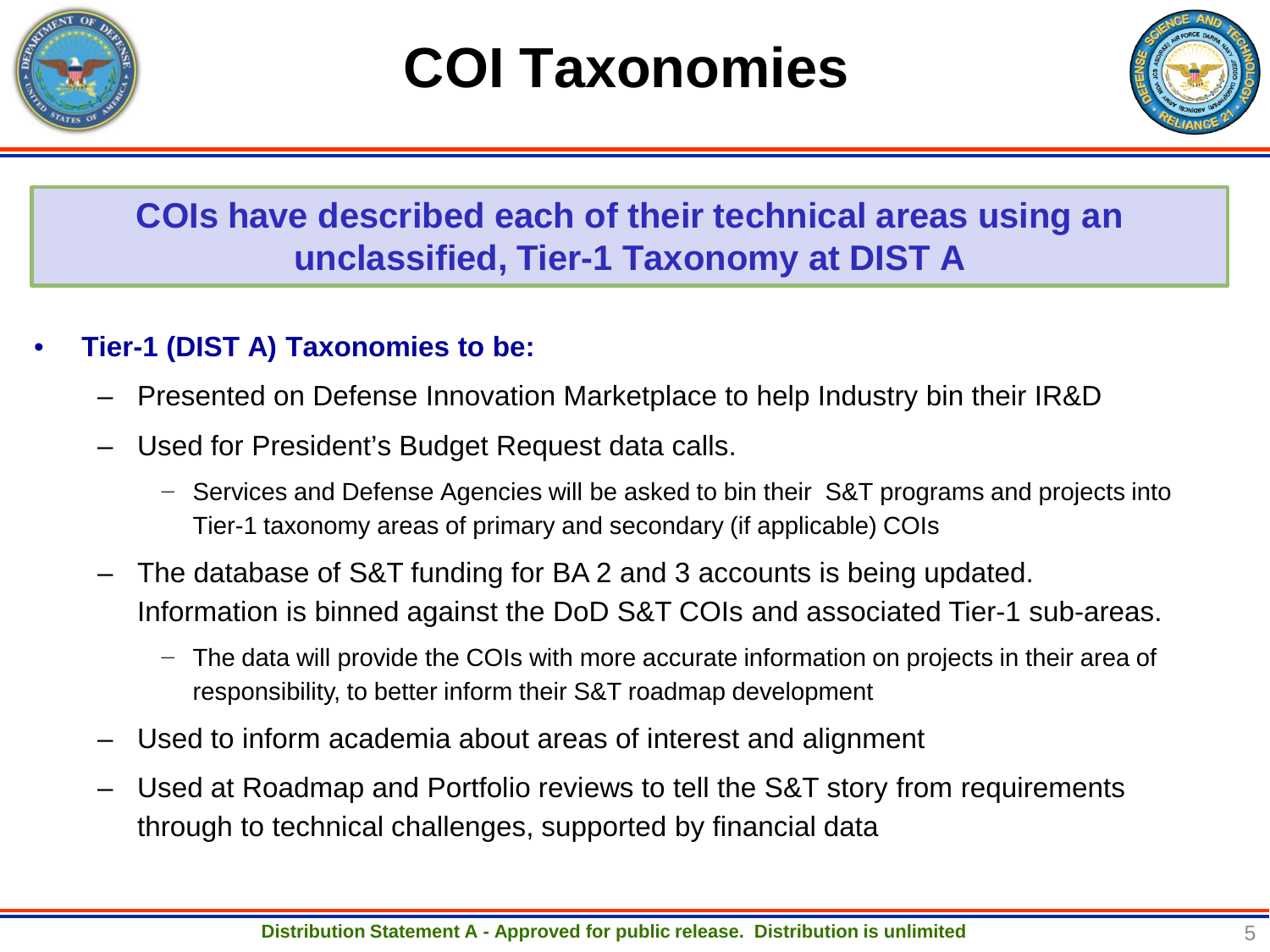

## **PB16 Data Call**



**Characterizes Component Budget Activity (BA) 2 and 3 investment areas**

- **Components to bin BA 2 and 3 efforts against the agreed COI Tier 1 Taxonomies**
- **Provides COIs with information on investments and projects in their area of responsibility, to better inform their S&T roadmap development**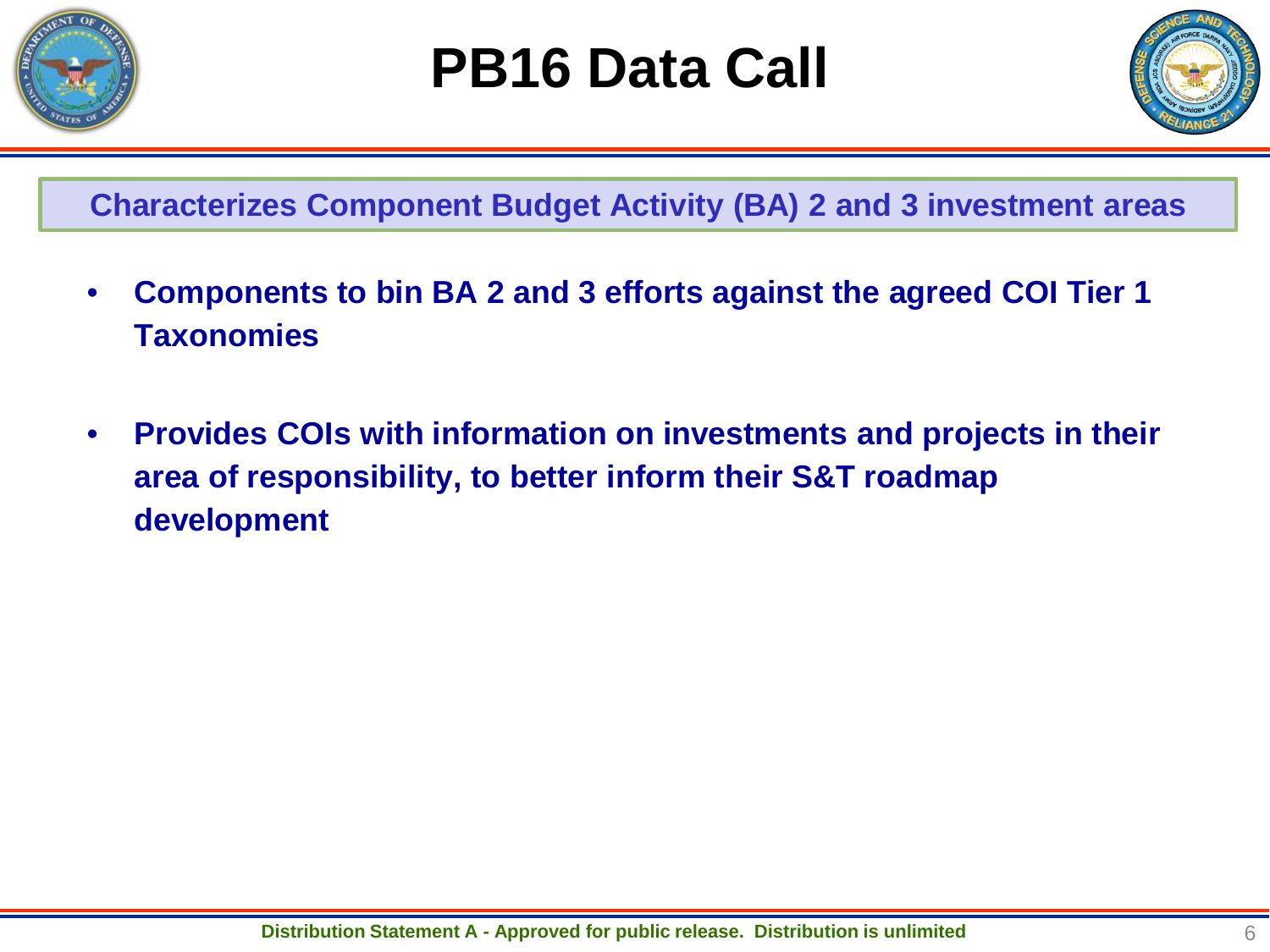

# **COI Engagements**



#### **COI engagements are vital to addressing wide-ranging S&T needs**

- **Intelligence Support**
	- S&T Enterprise requires up-to-date intelligence information about the nature of current and future threats as well as emerging technologies to best align research and acquisition priorities
- **COCOMs**
	- The COIs provide a construct to help articulate S&T priorities and investments in achieving mission and operational capability impact

#### • **International S&T Engagement**

– USD(AT&L) International Cooperation team works with each COI Steering Group to assess which specific technology gaps can be addressed internationally

#### • **Basic Research**

- Basic Research (6.1) can help identify research opportunities and provide an opportunity to engage future S&Es
- **Industry**
	- Industry can use the COI Roadmaps to identify technical challenges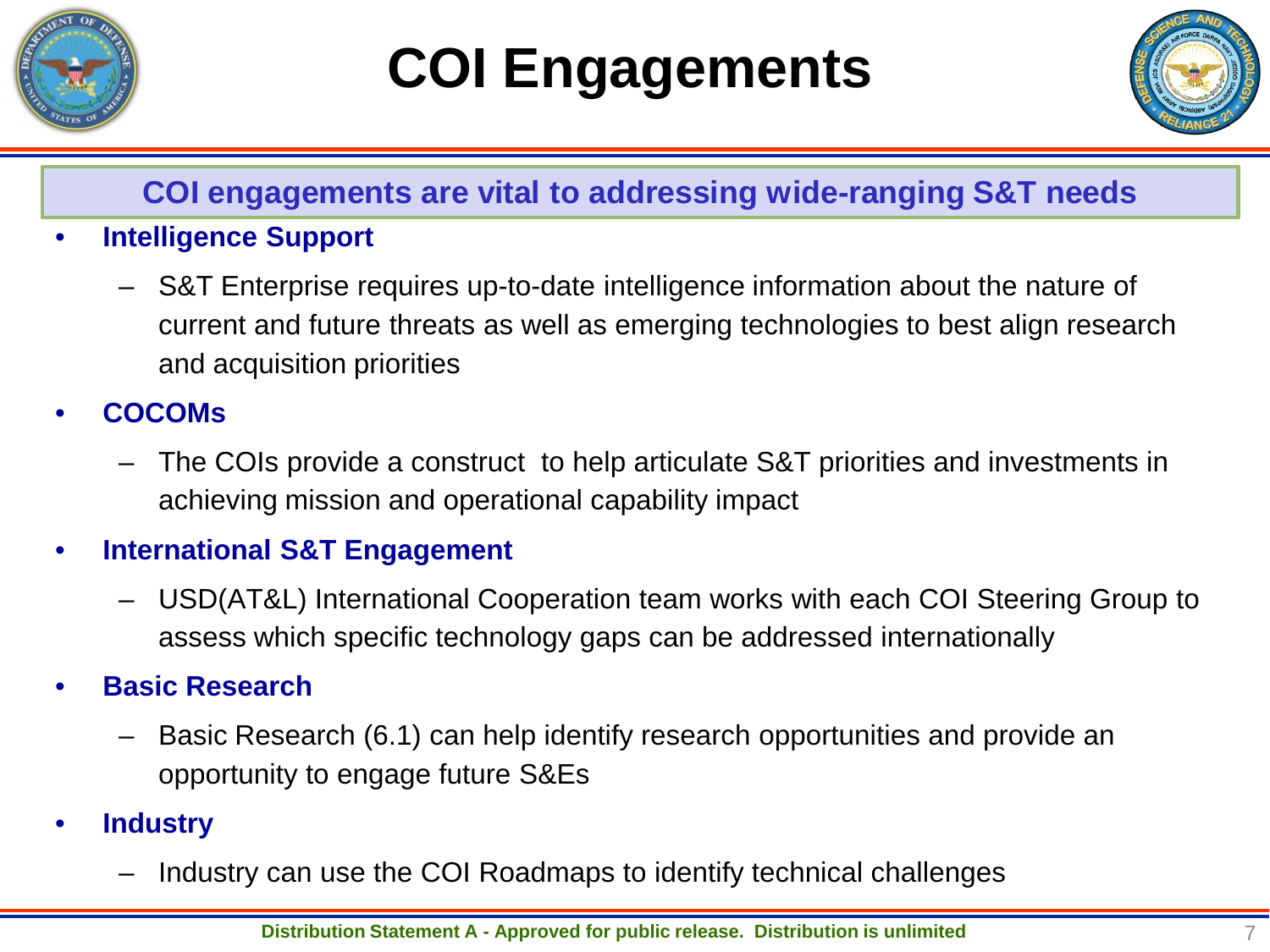

## **Intelligence Community Engagement**



#### **Understanding how the adversary will innovate and adapt**

- **Improving targeted intelligence support to DoD leadership**
	- Pushing towards more threat roadmaps and kill chains that make sense of the huge volume of analytic products
	- Examples: Research, Development and Acquisition Task Force (RDA TF) and Anti-Access and Area Denial (A2AD); Communities of Interests (COIs) technology roadmaps
- **Pushing intelligence down to the working/program level**
	- Historically, the closer you are to the work, the harder it is to access relevant intelligence
	- Examples: Read folders, monthly S&T intelligence updates on SIPR, regular brown bags and briefings with young analysts, half-day topic-specific workshops, etc.

#### • **Clearly articulating S&T intelligence needs**

- Drive increased analysis in priority areas
- Example: OASD(R&E) S&T Intelligence Needs plan, Input into the Intelligence Communities Strategic Intelligence Plans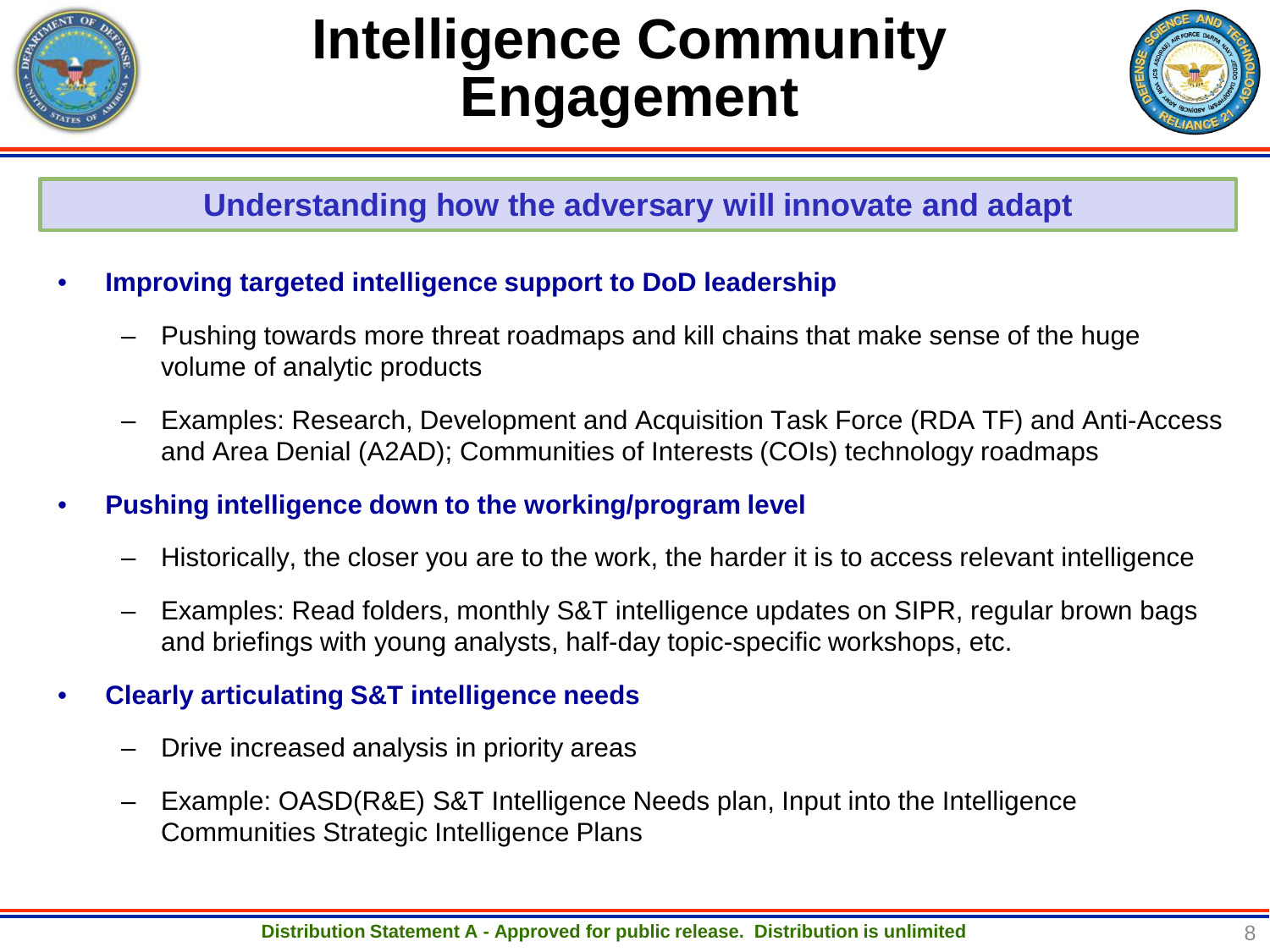

## **ASD(R&E) & OSD(AT&L)/IC International S&T Engagement Strategy**



#### **Objectives & Implementation Responsibilities**

- **Develop a baseline of relevant global S&T concepts, existing and emerging technologies, and capabilities.**
	- $\triangleright$  ASD(R&E) with Services' Global offices
- **Identify, analyze, and substantiate the existing DoD international S&T engagements across the DoD research communities.**
	- $\triangleright$  Populate and utilize the International Agreement Database
- **Identify engagement gaps (i.e., missed opportunities) in S&T priority areas to inform DoD decisions (lead, collaborate, follow, watch).**
	- $\triangleright$  COIs
- **Develop and implement international cooperation to address engagement gaps in S&T priority areas.**
	- **► IC's Proposed Role, working with Services' Program Offices**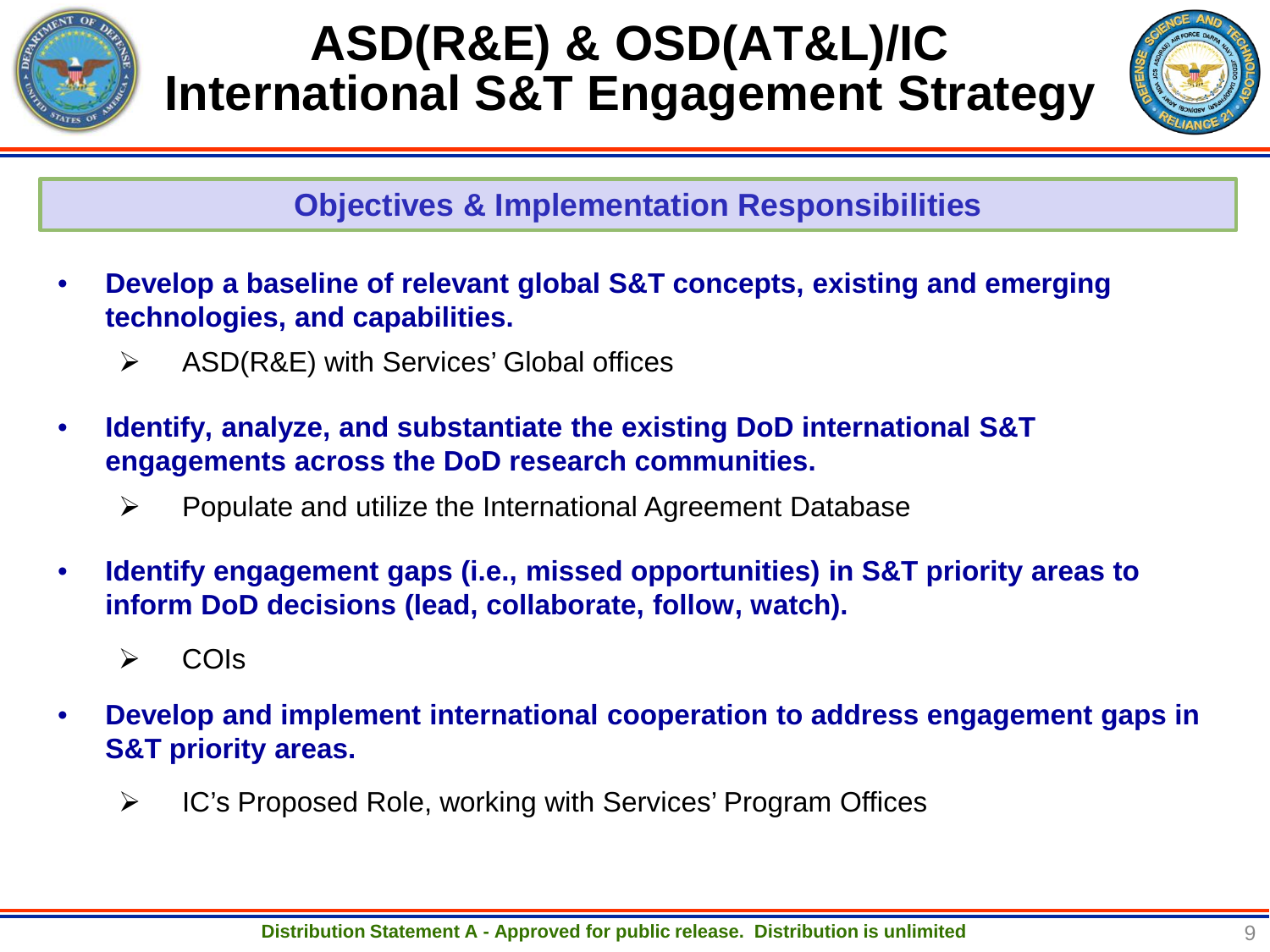



#### **COI Roadmaps are an ideal framework to build improved engagement with industry**

- Industry can use the COI Technology Roadmaps to identify technical challenges
	- COIs can use the IR&D Secure Portal to find potential industry solutions

#### • **2015 Spring NDIA S&T Conference**

- Six Parallel COI sessions for in depth briefing and discussion of challenges and priorities
- Seventeen Poster Board Displays detailing the Technology Roadmaps
- Break-outs for 1-on-1 sessions with COI Leads.

### • **DoD Hard Problems**

- Provided an opportunity for industry to gain an in depth understanding of these problems at a classified level
- Potential follow-up sessions, where industry would be afforded one-on-one opportunities with DoD to present proprietary solutions.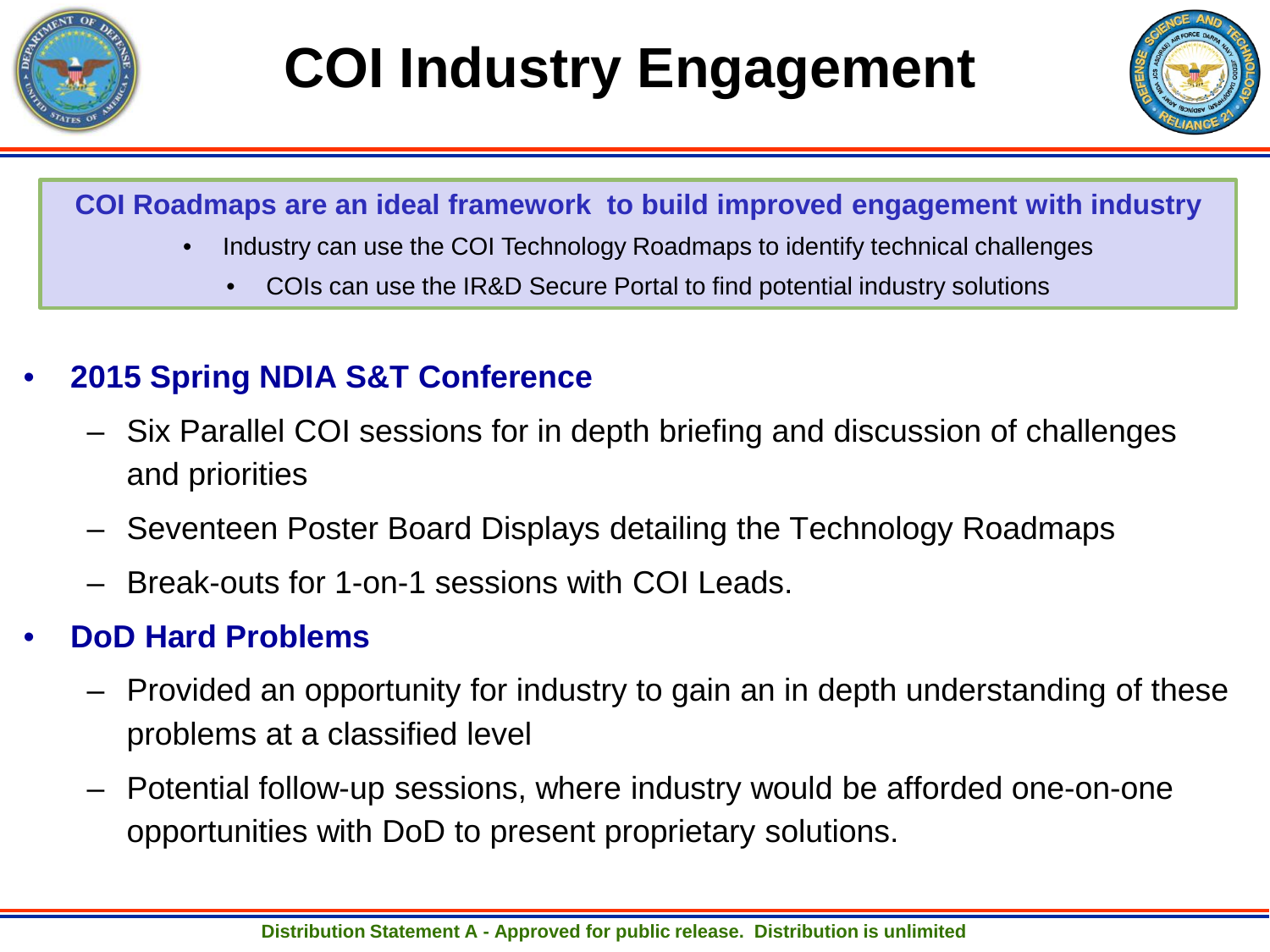



#### **Roadmaps communicate the value and impact of S&T investment**

- **Value of the COI S&T Roadmapping effort to DoD and Components**
	- Peer interaction and review. The roadmap helps to create, articulate, and solidify connections between S&T investments and warfighter/operational needs.
	- Important to understand and explore commonality and differences across the COIs, in order to identify investments that can be leveraged across Components and opportunities for joint collaboration.
	- Each Component representative is able to update their thinking with respect to current technology status and expectations for the future
- **The roadmaps will be used to:**
	- Ensure the COI has constructed a well-conceived and integrated story, including a comprehensive understanding of the Components' complementary S&T investments
	- Ensure understanding about the benefits of accelerating, or risks in delaying, S&T programs
	- Enable industry/academia to understand and influence DOD needs, strategy and goals to shape their IR&D and research accordingly
	- Enable a strategic approach to international engagement targeted at DOD needs, with specific goals while presenting a coherent technical strategy to international partners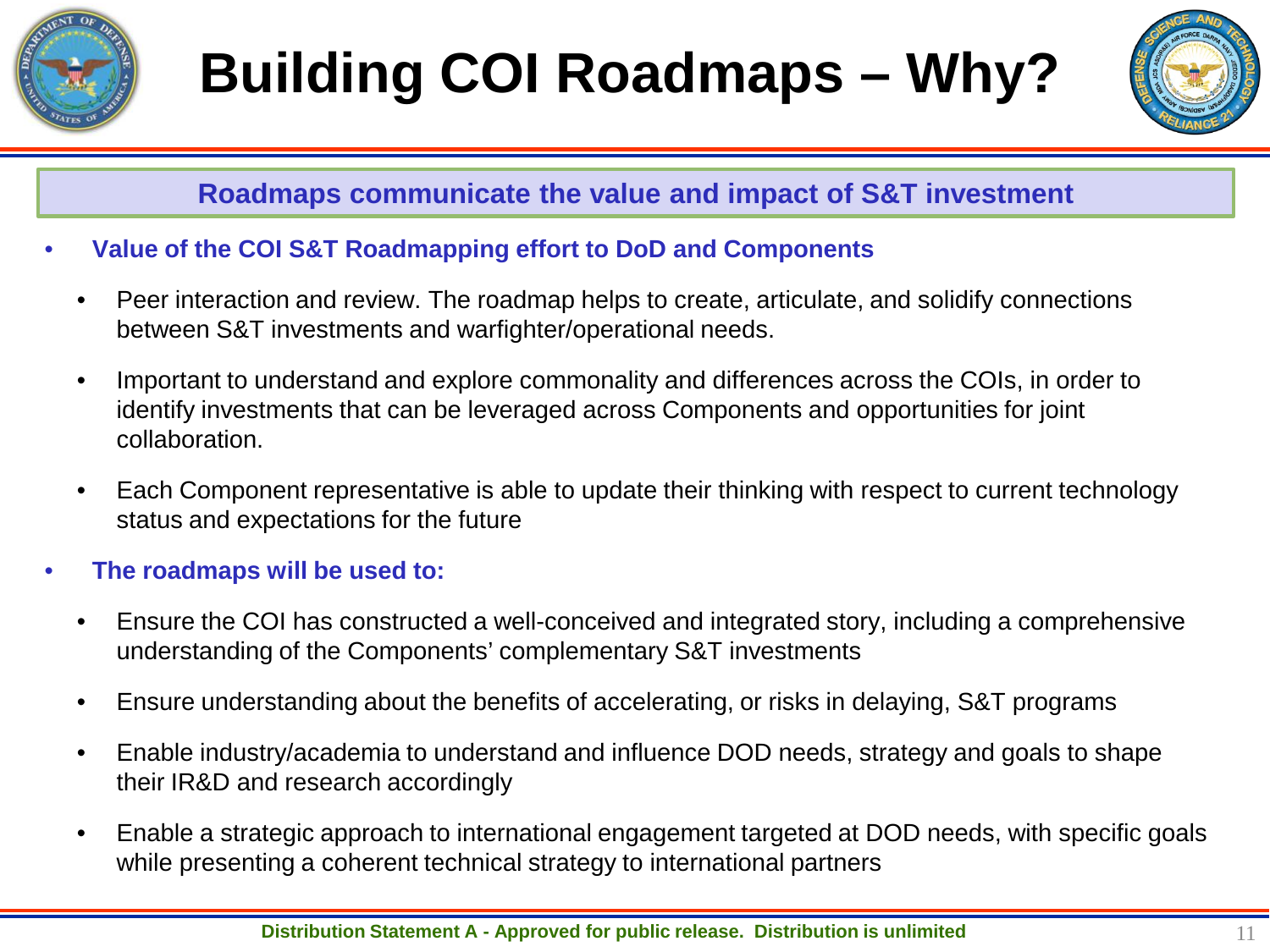

# **S&T Priorities PE Funding**



#### **S&T Priorities PE funds on behalf of the Components**

- **Technical/administrative support funding provided to all the COIs**
	- Each COI allocated \$300K in direct funding (\$200K in FY14)
	- Execution of FY14 funds is a determinant in amount and timing

#### • **2014 S&T Seedlings**

- Program briefings are currently being presented to the S&T Deputies
- Briefings also provide material for inclusion in Spring briefs to Congressional staff

#### • **S&T Priorities FY16-18 Program Candidate White Papers**

- 25 applied research efforts (BA2) proposals received which intended to address operational challenges and S&T needs
- One successful proposal will be chosen by the S&T ExCom and announced in May by USD (AT&L) at the DOD Laboratory Event Day (14 May, 2015)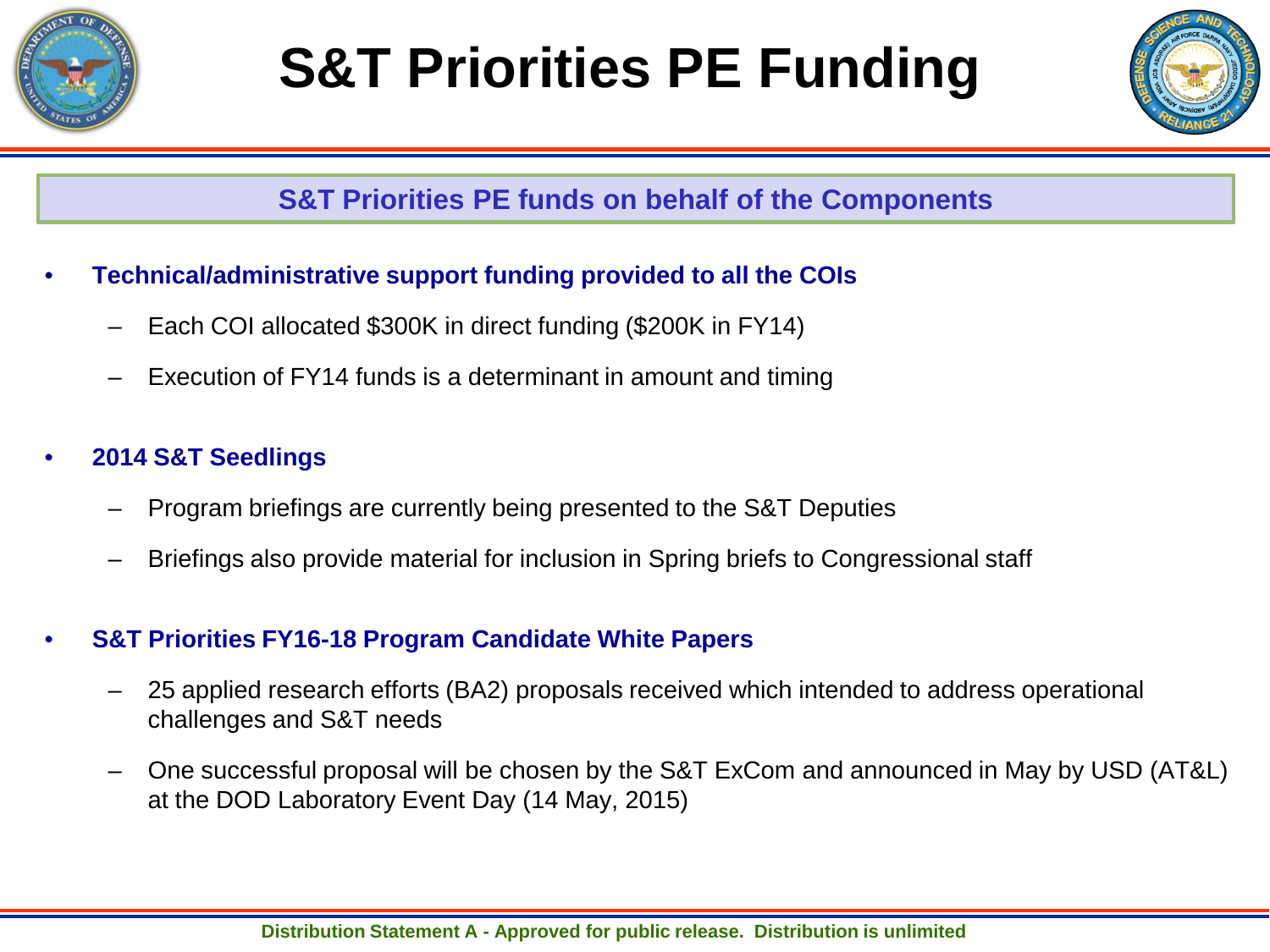

## **Way Ahead**



- **Each COI is developing a well- integrated story**
	- Annual delineation of COI goals and objectives prior to each fiscal year
- **Continue to identify S&T gaps and exploit opportunities** 
	- Note impact of technical goals on operational capabilities
- **Enhance engagements and sustain collaboration apparatus** 
	- Examine opportunities to leverage external (non-DoD) investments
	- Address COI overlaps and clarify needs across communities
- **Harmonize Defense S&T portfolio**
	- Identify investments that can be leveraged across Components
	- Articulate changes in S&T investment and priorities due to COI activity